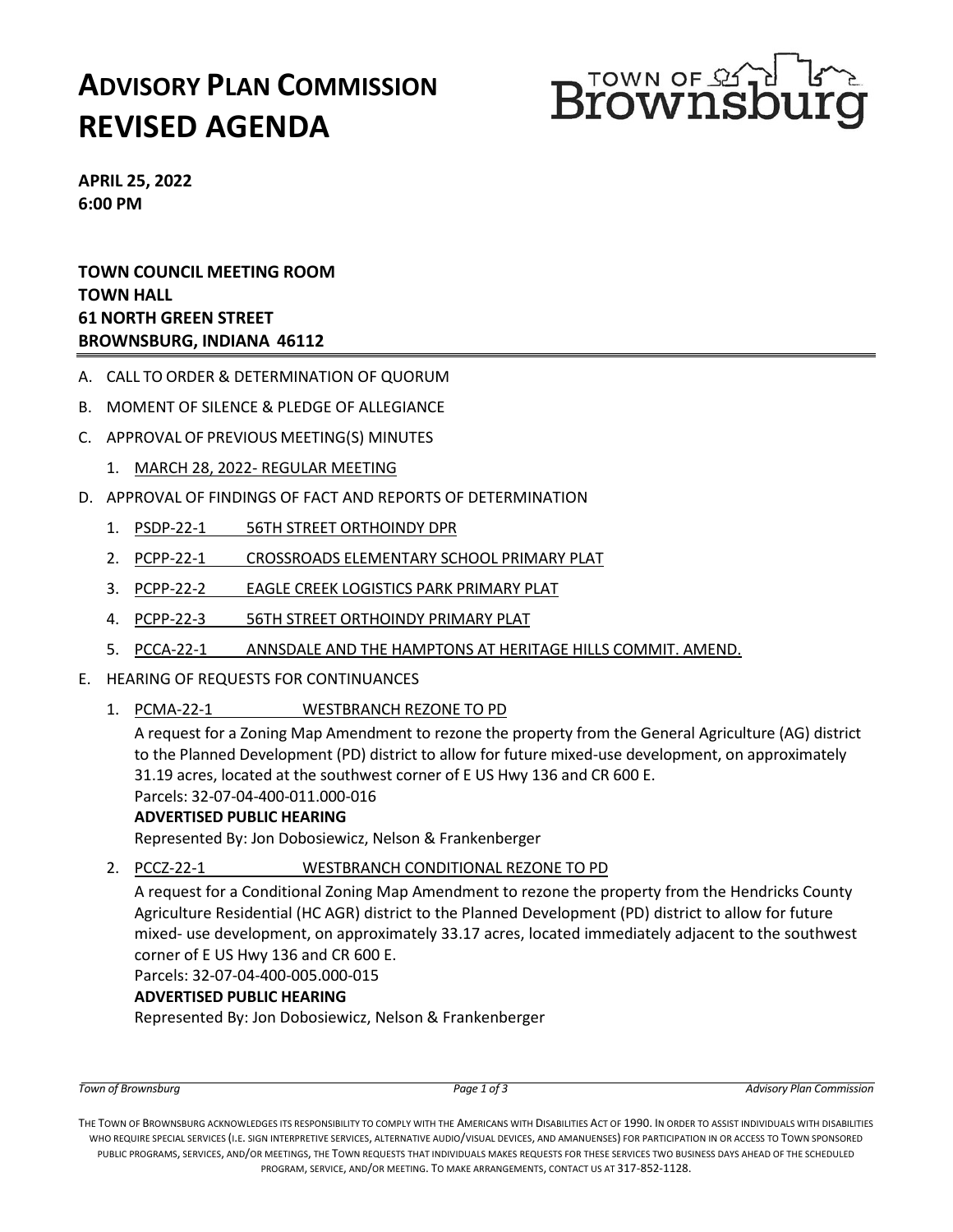3. PCMA-22-2 AUBURN RIDGE REZONE TO R3

A request for a Zoning Map Amendment to rezone the property from the General Agriculture (AG) district to the Planned Development (PD) district to allow for future residential development, on approximately 99.734 acres, located West of and adjacent to CR. 575 East, North of CR. 450 North, East of CR 500 East and South of the Enclave at Summer Ridge.

Parcels: 32-07-16-100-003.000-016; 32-07-16-200-011.000-016; 32-07-09-400-012.000-016; 32-07-09-400- 023.000-016; 32-07-09-400-022.000-016; 32-07-09-300-012.000-016; 32-07-16-100-007.000-016; 32-07- 16-100-002.000-016; 32-07-16-200-002.000-016

#### **ADVERTISED PUBLIC HEARING**

Represented By: Richard Henderson, Premier Land Company II, LLC

### F. DEVELOPMENT PLAN APPROVAL REQUESTS

1. PSDP-22-2 BROWNSBURG FIRE TERRITORY TRAINING CENTER DPR *(CONT. FROM MARCH)* A request for development plan review approval of an expansion of the fire training grounds in the Institutional (IS) District, on approximately 7.156 acres, located at 470 E Northfield Drive. Parcels: 32-0-01-305-007.000-016 Represented By: Jerry Harder, Brownsburg Fire Territory

# 2. PSDP-22-3 PARK 136 ACORN STORAGE DPR

A request for development plan review approval of 5 self-storage buildings with associated parking, in the Creekside Commons Planned Development (PD) District, on approximately 4.55 acres, located SW of the INTS of US HWY 136 and N CR 900 E.

Parcels: 32-07-13-400-002.000-016

Represented By: Jordan Corbin, Holladay Properties

## 3. PSDP-22-5 EAGLE CREEK LOGISTICS PARK DPR

A request for development plan review approval of two industrial buildings, one 826,771 sq. ft. and the other 306,502 sq. ft. and asphalt and concrete paving, and associated utilities in the Industrial (I2) District, on approximately 86.63 acres, located at the southeast corner of N 1000 E and I-74. Parcels: 32-08-17-100-004.000-015, 32-08-17-100-006.000-015, 32-08-17-100-008.000-015, 32-08-17-100- 007.000-015

Represented By: Nathan Winslow, American Structurepoint

- G. OLD BUSINESS
	- 1. NONE
- H. CONTINUED PUBLIC HEARINGS
	- 1. PCPP-01-22-1988 TWO WEST PRIMARY PLAT

A request for primary plat approval for a one (1) lot residential subdivision, on approximately 6.305 acres, located at 7 449 North CR 850 East. Parcels: 32-02-36-300-001.000-026

#### **ADVERTISED PUBLIC HEARING**

Represented by: Nathan White, Benchmark Consulting, Inc.

- I. NEW PUBLIC HEARINGS
	- 1. PCPP-22-4 NORTHFIELD GREENS PRIMARY PLAT

A request for primary plat approval for a seventy-seven (77) lot residential subdivision, on approximately 10 acres, located at Brownsburg Square Sec 2a. Parcels: 32-07-02-415-002.000-016

THE TOWN OF BROWNSBURG ACKNOWLEDGES ITS RESPONSIBILITY TO COMPLY WITH THE AMERICANS WITH DISABILITIES ACT OF 1990. IN ORDER TO ASSIST INDIVIDUALS WITH DISABILITIES WHO REQUIRE SPECIAL SERVICES (I.E. SIGN INTERPRETIVE SERVICES, ALTERNATIVE AUDIO/VISUAL DEVICES, AND AMANUENSES) FOR PARTICIPATION IN OR ACCESS TO TOWN SPONSORED PUBLIC PROGRAMS, SERVICES, AND/OR MEETINGS, THE TOWN REQUESTS THAT INDIVIDUALS MAKES REQUESTS FOR THESE SERVICES TWO BUSINESS DAYS AHEAD OF THE SCHEDULED PROGRAM, SERVICE, AND/OR MEETING. TO MAKE ARRANGEMENTS, CONTACT US AT 317-852-1128.